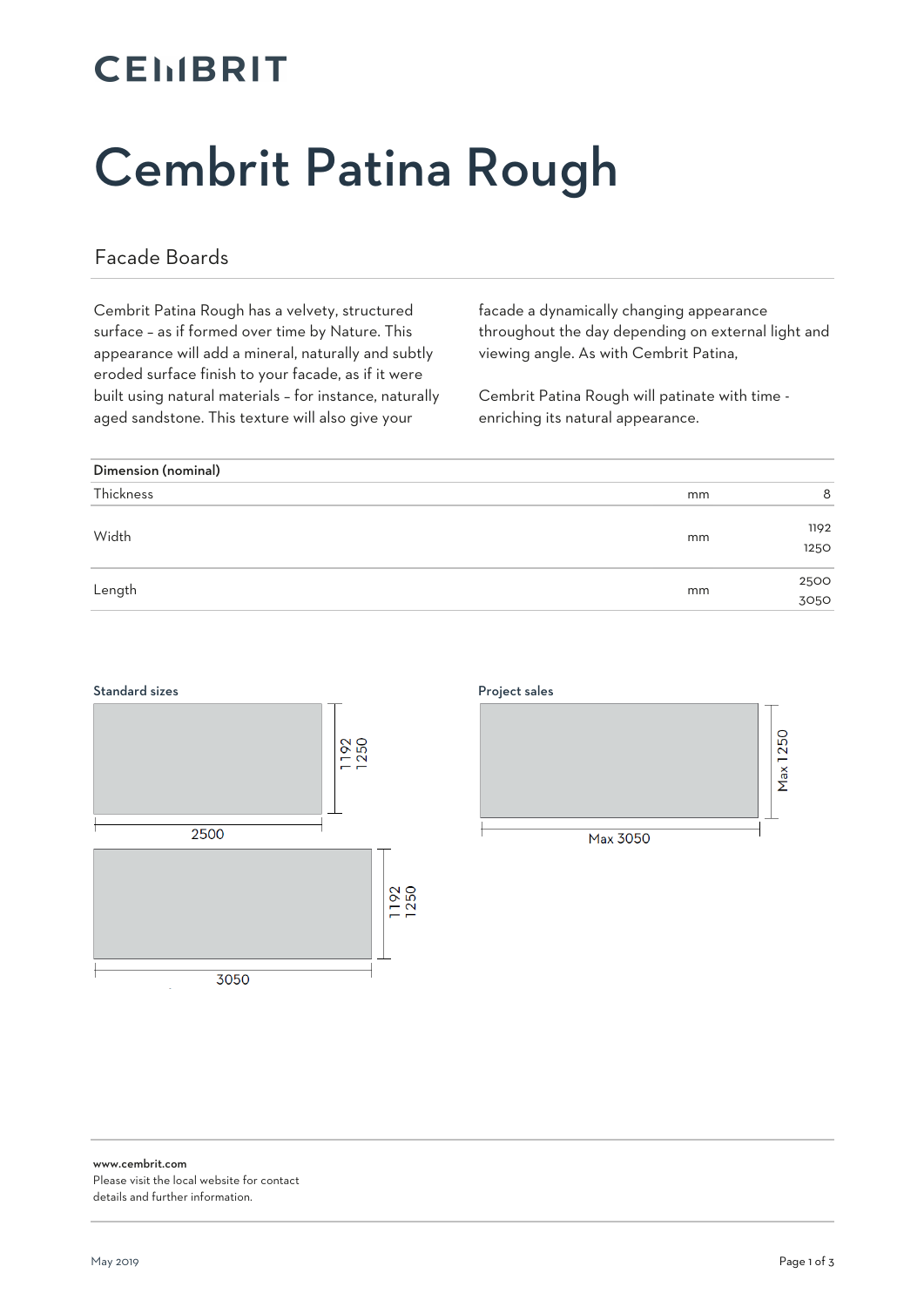# **CEIIBRIT**

#### Cembrit Patina Rough

| Dimension tolerance (EN 12467, Level 1)              |                   |             |
|------------------------------------------------------|-------------------|-------------|
| Thickness (up to 20 mm)                              | mm                | ±0.8        |
| Width (1000 mm < a < 1600 mm)                        | mm                | $±$ O,3% a  |
| Length (1600 mm < Length)                            | mm                | $±$ 5.0     |
| Physical properties                                  |                   |             |
| Density, dry minimum (EN12467)                       | Kg/m <sup>3</sup> | $\geq$ 1300 |
| Density, dry avarage (EN12467)                       | Kg/m <sup>3</sup> | 1460        |
| Weight (incl. 10% moisture)*                         | Kg/m <sup>2</sup> | 12.4        |
| Moisture content (on dispatch ex works)              | %                 | $5 - 10$    |
| * Nominal value may vary depending on the conditions |                   |             |
| Mechnical properties (EN 12467)                      |                   |             |
| Bending modulus of elasticity                        |                   |             |
| E-module along grain, ambient                        | GPa               | 13          |
| E-module across grain, ambient                       | GPa               | 15          |
| E-module along grain, wet                            | GPa               | 11          |
| E-module across grain, wet                           | GPa               | 13          |
| Bending strength (EN 12467)                          |                   |             |
| Along grain, ambient                                 | MPa               | 25          |
| Across grain, ambient                                | MPa               | 36          |
| Along grain, wet                                     | MPa               | 17          |
| Across grain, wet                                    | MPa               | 26          |
| Impact strength - Pendulum test                      |                   |             |
| Along grain, dry                                     | kJ/m <sup>2</sup> | 2.8         |
| Across grain, dry                                    | kJ/m <sup>2</sup> | 2.3         |
| Thermal properties                                   |                   |             |
| Thermal conductivity (ISO 8301, EN 12667), λ10       | W/mK              | O,4         |
| Coefficient of thermal expansion                     | mm/m °C           | 0.01        |
| Temperature (air) in use                             | °C max            | $-40 - +80$ |
| Frost resistance (average along/across)              | RL                | $\geq$ 0.75 |
| Hygrothermal properties                              |                   |             |
| Water absorption (24 hrs 105°C, 24 hrs in water)     | %                 | 25          |
| Moistore movement (wet-dry-wet)                      | mm/m              | 2.6         |
|                                                      |                   |             |

www.cembrit.com Please visit the local website for contact details and further information.